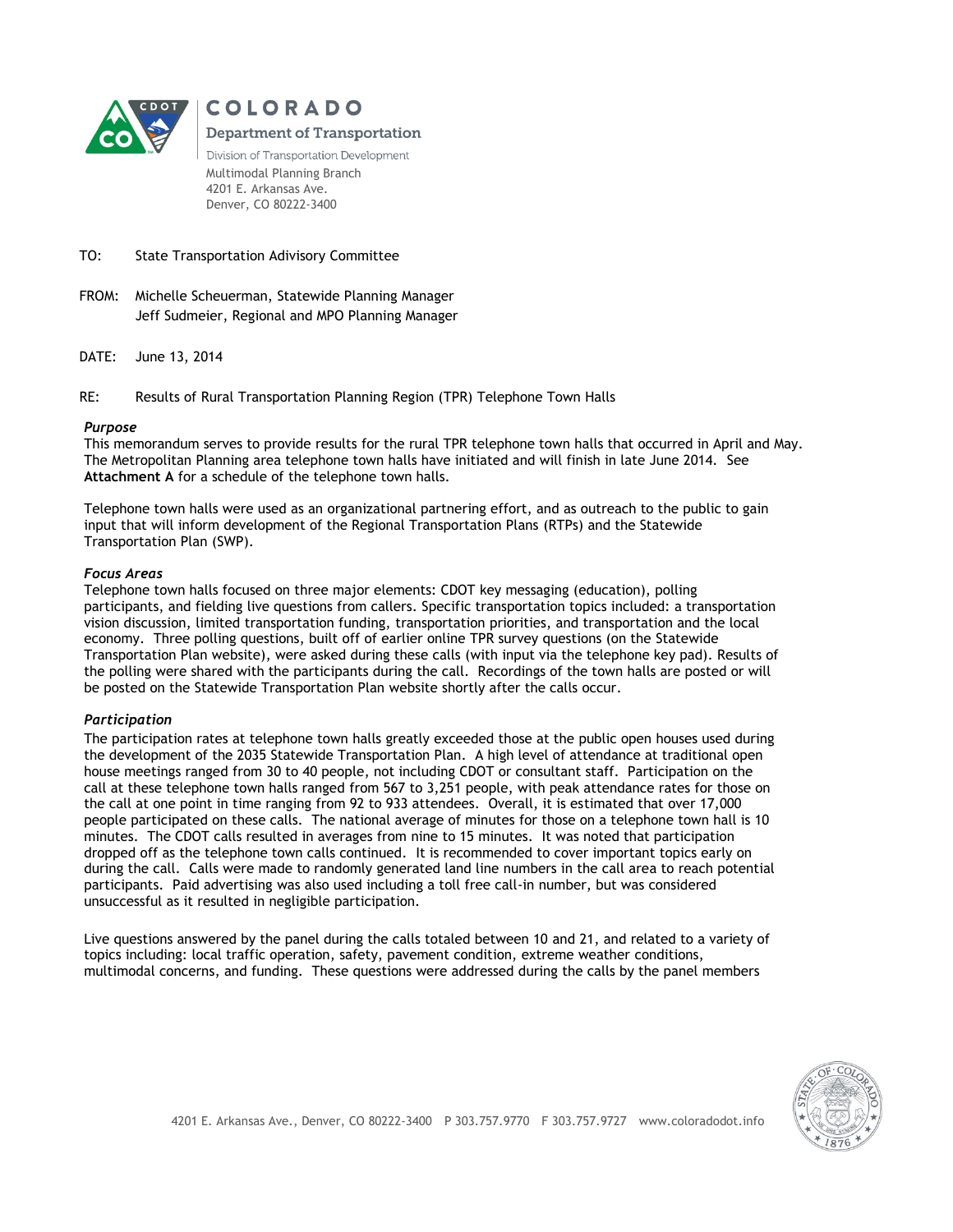Page 2 Results of Rural TPR Telephone Town Halls June 13, 2014

that generally included a local elected official, the CDOT Regional Transportation Director (RTD), and a Transportation Commissioner. CDOT staff was present to help screen calls and to provide information to the panel members.

#### *Cost Comparison*

Analysis of outreach efforts conducted for the current SWP compared to the 2035 Statewide Transportation Plan identified substantial cost savings. During the 2035 Statewide Transportation Plan development, a total of 22 public meetings occurred counting regional forums and joint public outreach meetings, compared to only 16 telephone town halls occurring for the current SWP. In addition, a traditional open house with consultant assistance costs approximately \$9,000, while an average telephone town call costs only \$4,500, an estimated savings of roughly 50 percent.

# *Key Benefits*

The following list describes the key benefits of telephone town halls:

- Reach a substantially broader audience
- More use of in-house staff vs. consultants
- Forum for informal discussion with key decision makers
- Opportunity to deliver CDOT's key messages
- Other parts of the Department will have access to this valuable information,(i.e., Division of Transit and Rail, the Office of Policy and Government Relations, and the Communications Office, to name a few)
- Cost effectiveness
- Events may be revisited (calls are recorded)

# *Next Steps*

- Transportation Commissioners, CDOT staff and the telephone town hall vendor will conduct, record, and document results of the remaining Metropolitan Planning Organization telephone town halls.
- A mini-poll (one or two questions) to find out more about the telephone town hall participant experience and to get information on suggestions for improvements will be uploaded to the SWP website soon.
- The results of the calls taken from questions raised and the polling will be used to inform the identification of priorities in the Rural RTPs and the SWP.